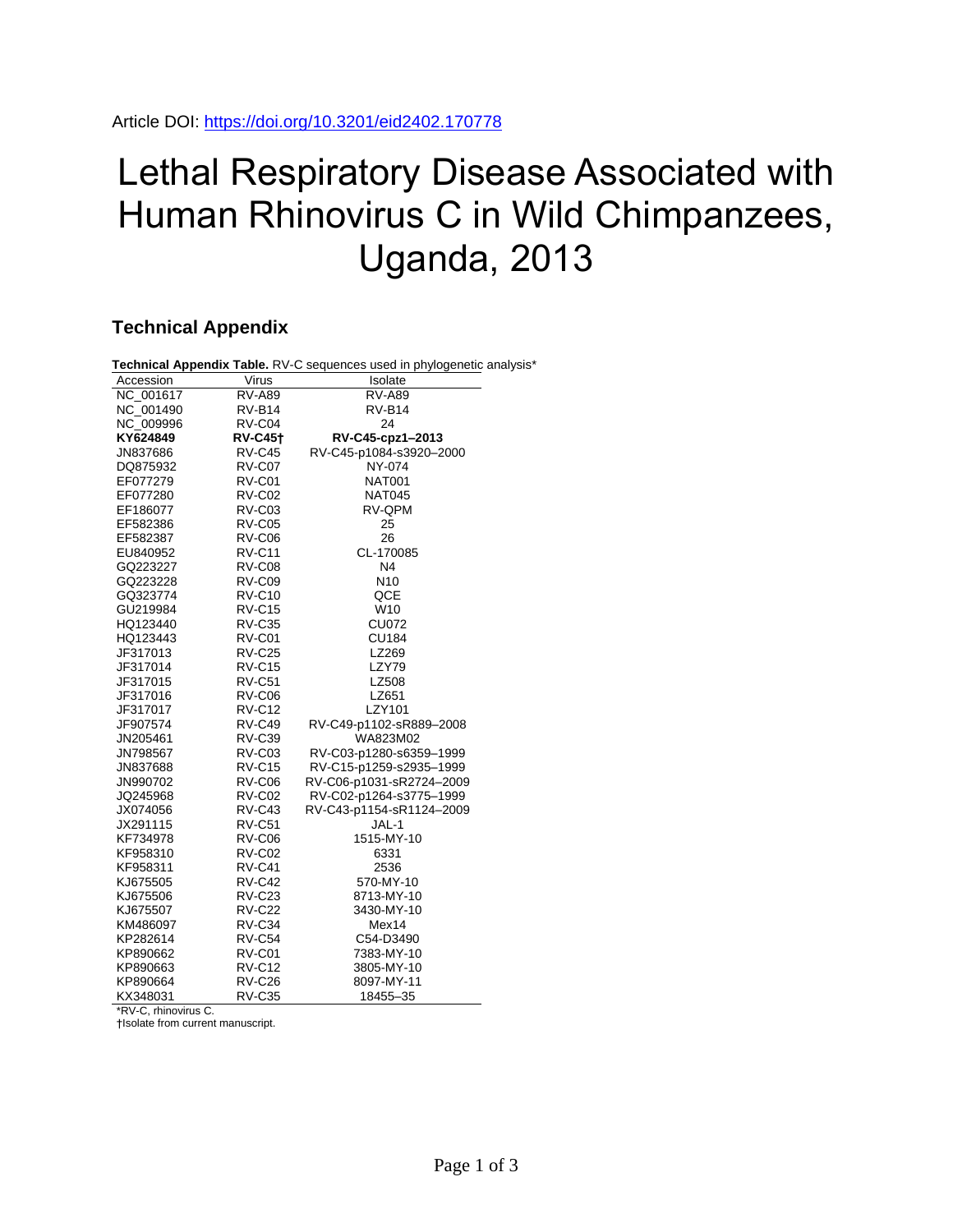

**Technical Appendix Figure 1.** Epidemiologic transmission model of the 2013 chimpanzee respiratory disease outbreak. We constructed an SIR (susceptible-infectious-removed) model using the following set of ordinary differential equations:

$$
\frac{dS}{dt} = \frac{-\beta SI}{N}
$$

$$
\frac{dI}{dt} = \frac{\beta SI}{N} - \gamma I
$$

$$
\frac{dR}{dt} = \gamma I
$$

where *S* is the number of susceptible chimpanzees, *I* the number of infectious chimpanzees, and *R* the number of recovered chimpanzees;  $\beta$  is the daily transmission probability;  $\gamma$  is the recovery rate; and N is the total number of chimpanzees in the population (i.e.,  $N = S + I + R$ ). We estimated  $\beta$  and  $\gamma$  and associated CIs by fitting the SIR model to observed cumulative incidence data (*1*) for each phase of the outbreak, and we assumed a total population size of 50 chimpanzees. Here, the basic reproductive number,  $R_0$ , is calculated as  $R_0 = \frac{\beta}{\gamma}$  $\frac{p}{\gamma}$  . Graphs show model predictions superimposed on data from  $\frac{p}{\gamma}$ observations of clinical signs for the 3 phases of the epidemic.